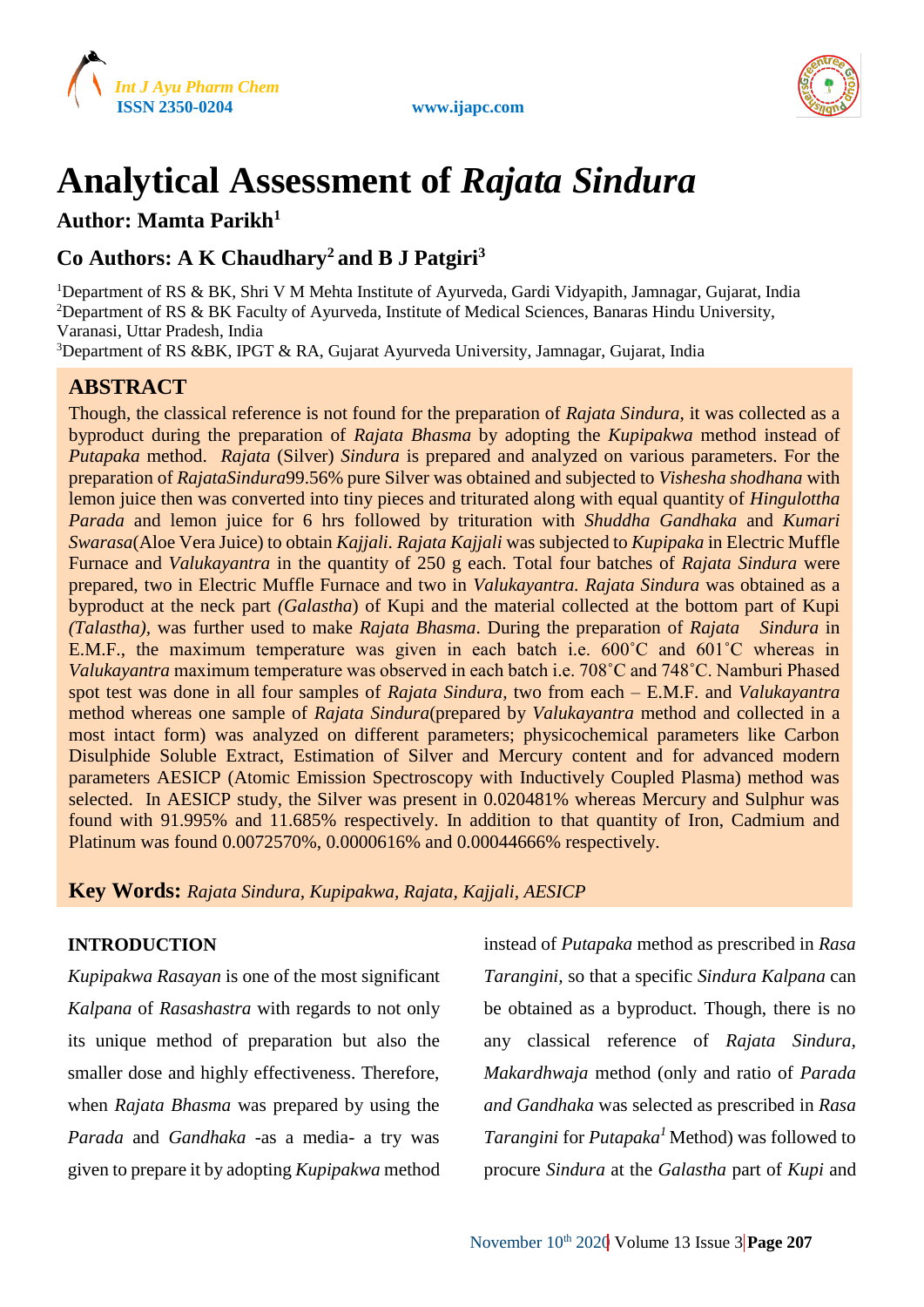# *Int J Ayu Pharm Chem*

#### **ISSN 2350-0204 www.ijapc.com**



it was named as *'Rajata Sindura'* as it was collected as the by-product while preparing the *Rajata Bhasma*. The obtained *Rajata Sindura*  passed all the tests of *Kupipakwa Rasayan* during the preparation of it and hence it was also important to know if it contains any amount of Silver into it. Total four samples of *Rajata Sindura*  were prepared; two by using *Valukayantra* as well as two by using Electrical Muffle Furnace (E.M.F.). The most appropriate sample of *Rajata Sindura* was collected, which was obtained from *Valukayantra* method (and was observed in intact form while breaking the *Kupi*) and analyzed on different parameters such as physicochemical parameters like Carbon Disulphide Soluble Extract, Estimation of Silver and Mercury content and to analyze on modern parameters Atomic Emission Spectroscopy and Inductively Coupled Plasma (AESICP) method was selected whereas Namburi Phased Spot (NPS) Test was done in all the four samples of *Rajata Sindura*.

# **MATERIALS AND METHODS**

#### **Preparation of** *Rajata Sindura***:**

*Samanya Shodhana* of *Rajata* was escaped because 99.56% Silver was obtained from market and it was in the form of Rode.

*Vishesha Shodhana:* For *Vishesha shodhana<sup>2</sup>* of *Rajata*, thick Silver rode was converted into folia *(Kantakvedhipatra)* of 32 Gauze. It was cut into the size of 2" X 4" pieces and subjected to *Nirvapa* in Lemon Juice for 7 times.

*Pishti Formation: Shodhit Rajata* was converted into tiny pieces and triturated along with equal quantity of *Hingulottha Parada* and lemon juice for 6 hrs. Due to the minimum quantity of *Parada* it was converted to a lustrous steel gray colored coarse powder instead of *Pishti*.

*Kajjali Formation<sup>2</sup>* : The above obtained coarse powder was then triturated with *Shuddha Gandhaka* (equal quantity to *Rajata)* for 6 hrs. Then *Kumari Swarasa* was added as per requirement and trituration was done for another 12 hrs.

*Kupipaka:* Prepared *RajataKajjali* was subjected for *Kupi Paka*. Total four samples were prepared where two samples were prepared in *Valukayantra* and two samples were prepared in Electric Muffle Furnace (E.M.F.). *RajataKajjali* was taken in the quantity of 250 gm in each *Kupi.* After *Kupipaka* and self – cooling of *kupi,* material obtained at the neck of the bottle *(Galastha)* was collected as *Rajata Sindura* while bottom material of the *Kupi (Talastha)* was used to prepare *Rajata Bhasma* for further procedures.

#### **Analytical study of Rajata Sindura:**

Namburi Phased Spot Test<sup>3</sup> was done for all the four samples of *Rajata Sindura*; out of which, two samples were prepared by using E.M.F. i.e. R.S. (a) and R.S. (b) and two samples were prepared in *Valukayantra* i.e. R.S. (c) and R.S. (d). One sample was selected (which was obtained from the *Valukayantra method)* i.e. R.S. (d) for other analytical parameters such as Carbon disulphide soluble Extract, Estimation of Silver Content, Estimation of Mercury Content and Atomic Emission Spectroscopy with Inductively Coupled Plasma (AESICP).

November 10<sup>th</sup> 2020 Volume 13 Issue 3 **Page 208**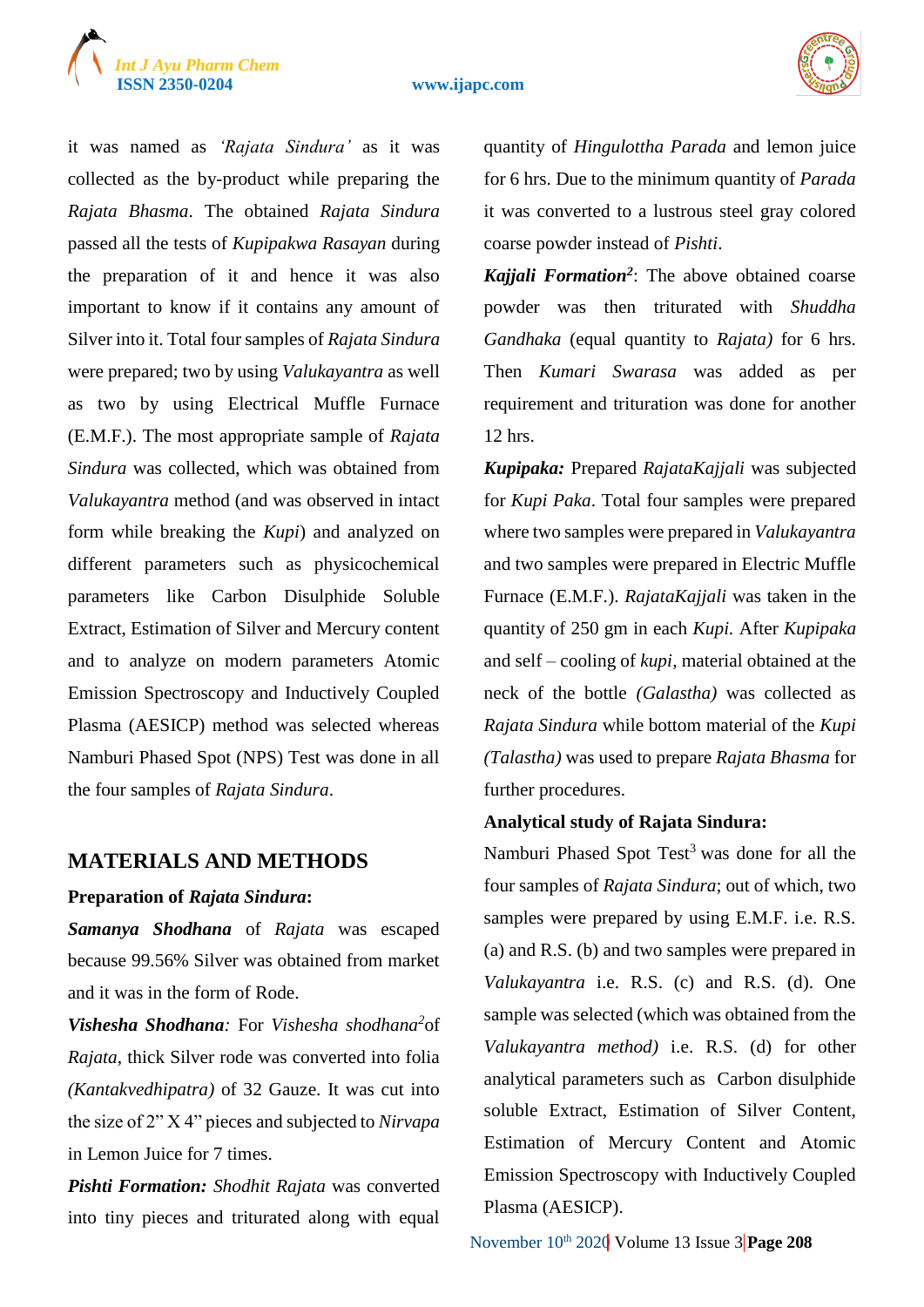

#### **ISSN 2350-0204 www.ijapc.com**



#### **RESULTS**

NPS (Namburi Phased Spot) test of *Rajata Sindura* has been carried out in all the samples of Sindura i.e. R.S. (a), R.S. (b), R.S. (c), R.S. (d) and observations are presented in a tabular form as well as images of different stages are also been given i.e. Table (1) and Image (1). This method was developed by Dr. Namburi Hnumantha Rao in 1970 which was accepted and propagated by C.C.R.A.S.

The findings of Carbon Disulphide Soluble Extract (Table 2), Estimation of Silver content (Table 3) and Estimation of Mercury content of *Rajata Sindura* sample i.e. R.S. (d) are presented in a tabular form (Table 4).

*Rajata Sindura* sample R.S. (d) was analyzed with advanced modern parameter i.e. Atomic Emission Spectroscopy with Inductively Coupled Plasma (AESICP) and the result of the analysis has been presented in Table 5.

In modern chemistry the technique of spot test or chromatography is widely used. Unlike the conventional method of Spot test, with Namburi Phased Spot test, with NPS technique the spot is not rejected immediately after reading and so the chemical reaction. This is a method to study or to detect continual chemical reactions that takes place gradually between two chemical substances on static media at every second or at a fraction of a second. In that, trial and error method, the author has come up with certain reagents and some chemical papers that produced specific pattern of spots with specific *Bhasma* and *Sindura*. NPS was conducted for all the four samples of *Rajata Sindura* and observations (Table 1 and Image 1) given by *Valukayantra* sample is differed than the E.M.F. samples and there is remarkable changes found between the *Valukayantra* samples, which also indicates there may be some changes regarding the final compound as well as the process of preparation and the quantity of elements present in it.

# **DISCUSSION**

**Table 1** Namburi phased spot test for Rajata Sindura Spotting on 10% potassium iodide paper after 48 hours of reagent con. HNO<sup>3</sup> treatment **Sample – R.S. (a)**

| <b>Phase I</b><br>$(0 - 5$ min.)    | <b>Central</b>                                             | Dark brown segment with little cream spot.                           |
|-------------------------------------|------------------------------------------------------------|----------------------------------------------------------------------|
|                                     | <b>Middle</b>                                              | Brownish black ring.                                                 |
|                                     | Peripheral                                                 | Brown color converted to light brown to yellow color at outer side.  |
|                                     | <b>Central</b>                                             | Dark brown segment with little cream spot.                           |
| <b>Phase II</b>                     | <b>Middle</b>                                              | Brownish black ring.                                                 |
| $(5 - 20$ min.)                     | Peripheral                                                 | Brown color converted to light brown to yellow color at outer side.  |
|                                     | <b>Central</b>                                             | Small brick red solid spot with white segment.                       |
| <b>Phase III</b><br>(after 24 hrs.) | Orange ring covered with dark brown ring.<br><b>Middle</b> |                                                                      |
|                                     | Peripheral                                                 | Brown color started to convert into light brown color at outer side. |
|                                     |                                                            |                                                                      |

#### **Sample – R.S. (b)**

|                         | Central        | Dark brown segment with little cream spot.                          |
|-------------------------|----------------|---------------------------------------------------------------------|
| <b>Phase I</b>          | <b>Middle</b>  | Brownish black ring.                                                |
| $(0 - 5$ min.)          | Peripheral     | Brown color converted to light brown to yellow color at outer side. |
| <b>Phase II</b>         | <b>Central</b> | Dark brown segment with little cream spot.                          |
| $(5 - 20 \text{ min.})$ | <b>Middle</b>  | Brownish black ring.                                                |
|                         | Peripheral     | Brown color converted to light brown to yellow color at outer side. |
|                         |                |                                                                     |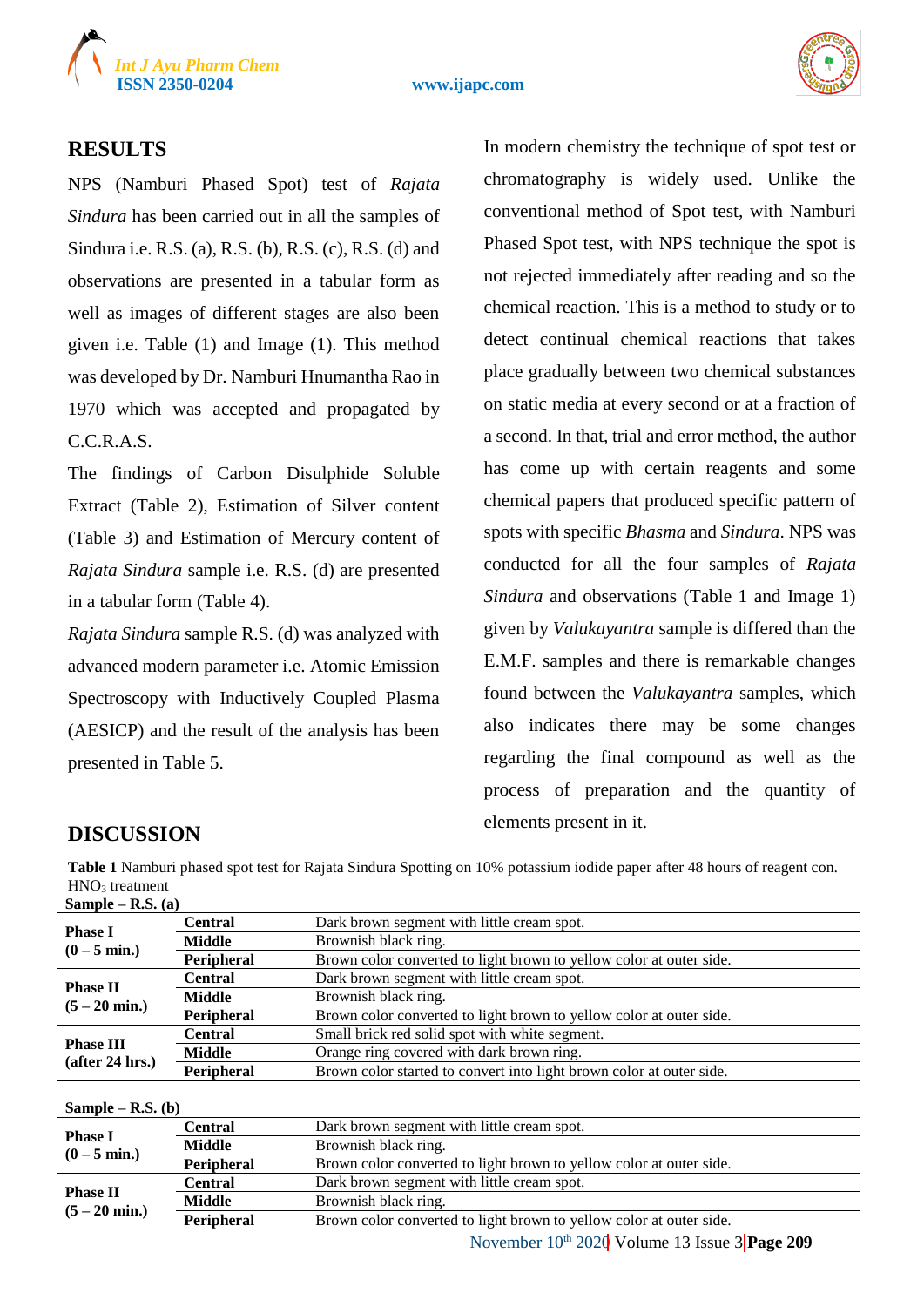



| <b>Phase III</b>        | <b>Central</b>    | Small brick red solid spot with white segment.                          |
|-------------------------|-------------------|-------------------------------------------------------------------------|
| (after24 hrs.)          | Middle            | Orange ring covered with dark brown ring.                               |
|                         | Peripheral        | Brown color started to convert into light brown color at outer side.    |
| Sample – R.S. $(c)$     |                   |                                                                         |
| <b>Phase I</b>          | <b>Central</b>    | Dark brown segment with little cream spot.                              |
| $(0 - 5$ min.)          | Middle            | Brownish black ring.                                                    |
|                         | <b>Peripheral</b> | Brown color converted to light brown to yellow color at outer side.     |
|                         | <b>Central</b>    | Light blackish brown shade.                                             |
| <b>Phase II</b>         | <b>Middle</b>     | Brownish black ring.                                                    |
| $(5 - 20$ min.)         | Peripheral        | Brown color converted to light brown to yellow colour at outer side.    |
| <b>Phase III</b>        | <b>Central</b>    | Small brick red solid spot with white segment.                          |
| (after 24 hrs.)         | Middle            | Orange ring covered with dark brown ring.                               |
|                         | <b>Peripheral</b> | Brown color decreased with outer periphery.                             |
| Sample - R. S. $(d)$    |                   |                                                                         |
| <b>Phase I</b>          | <b>Central</b>    | Creamy segment with slight orange spot.                                 |
| $(0 - 5$ min.)          | <b>Middle</b>     | Denatured orange colored ring with covered with blackish ring.          |
|                         | Peripheral        | Brown periphery converted to light brown to yellow color at outer side. |
| <b>Phase II</b>         | <b>Central</b>    | White colored segment with orange spot.                                 |
| $(5 - 20 \text{ min.})$ | Middle            | Denatured orange colored ring with covered with blackish ring.          |
|                         | Peripheral        | Brown periphery converted to light brown to yellow color at outer side. |
| <b>Phase III</b>        | <b>Central</b>    | Small orange colored solid spot with light orange shade.                |
| (after24 hrs.)          | <b>Middle</b>     | Orange colored denatured ring covered with dark brown ring.             |
|                         | Peripheral        | Brown color converted to light brown at outer side.                     |



**Image 1** Namburi phased spot test for Rajata Sindura R.S. (a), R.S. (b), R.S. (c) and R.S. (d)

As per the findings of the Carbon disulphide soluble extract (Table 2), it was found 0.65% in R.S. (d) which indicates 0.65% free Sulphur in sample R.S. (d). Estimation of Silver content (Table 3) in R.S. (d) was nil, which indicates there is no free silver in the sample and estimation of

Mercury content (Table 4) of R.S. (d) was found 87.19% which indicates the percentage of mercury suggests the higher chances of availability of HgS Compound in the *Rajata Sindura*.

| <b>Table2</b> Carbon disulphide Soluble Extract in R.S. (d) |  |
|-------------------------------------------------------------|--|
|-------------------------------------------------------------|--|

| <b>Test</b>                        | $R.S.$ (d) |
|------------------------------------|------------|
| Carbon disulphide soluble $0.65\%$ |            |
| extract                            |            |
| <b>THIS ACT</b>                    |            |

|           | Table 3 Silver content in Rajata Sindura R.S. (d) |
|-----------|---------------------------------------------------|
| Sample    | % of silver                                       |
| R. S. (d) | Nil                                               |
|           |                                                   |

|           | <b>Table 4</b> Percentage of Hg in RajataSindura R.S. (d) |
|-----------|-----------------------------------------------------------|
| Sample    | % of silver                                               |
| R. S. (d) | 87.19                                                     |

| <b>Element</b>           | Samples $(\%w/w)$                |
|--------------------------|----------------------------------|
|                          | R.S.(d)                          |
| Silver (Ag)              | 0.020481                         |
| Mercury (Hg)             | 91.995                           |
| Sulphur $(S)$            | 11.685                           |
| Iron (Fe)                | 0.0072570                        |
| Copper (Cu)              | <b>BDL</b>                       |
| Cadmium (Cd)             | 0.0000616                        |
| Lead (Pb)                | 0.0044666                        |
| Platinum (Pt)            | BDI#                             |
| $\text{Zinc}(\text{Zn})$ | $BDL^*$                          |
|                          | $*$ BDL = Below Detectable Limit |

November 10<sup>th</sup> 2020 Volume 13 Issue 3 Page 210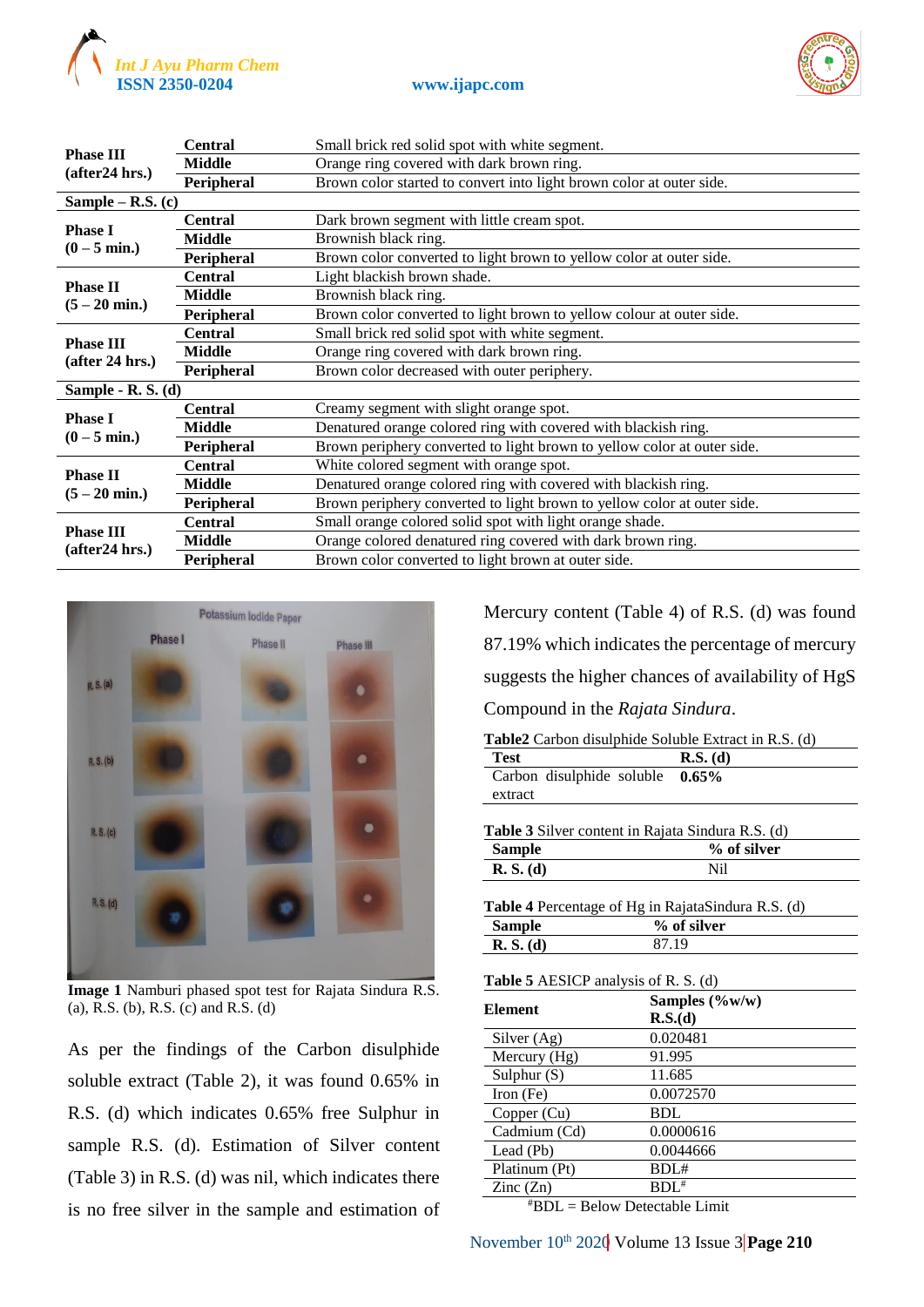



Atomic Emission Spectroscopy with Inductively Coupled Plasma (Table5) (AESICP): Elemental analysis was conducted with AESICP of R.S. (d) sample (Table 5). In this study quantity of Mercury (Hg) was found 91.96% along with 11.67% of Sulphur(S). The study also shows the presence of Silver (Ag) 0.02% w/w and some other elements like Iron (Fe) 0.0072570%, Lead 0.0044666%, Cadmium (Cd) 0.0000616%. The quantity of Mercury indicates that Hg could be present in other forms additionally to HgS for eg. an amalgamation and/or compound with Silver, Iron and other elements too.

# **CONCLUSION**

In present study, the percentage of Silver (Ag 0.02w/w) shows the presence of Silver in *Rajata Sindura.* Mercury with 91.96% w/w and Sulphur with 11.67% w/w indicates the major compound in this sample could be in HgS form. The various trace elements found in *Rajata Sindura* were Fe 0.0073% w/w, Lead 0.04%, Cadmium 0.000062%.